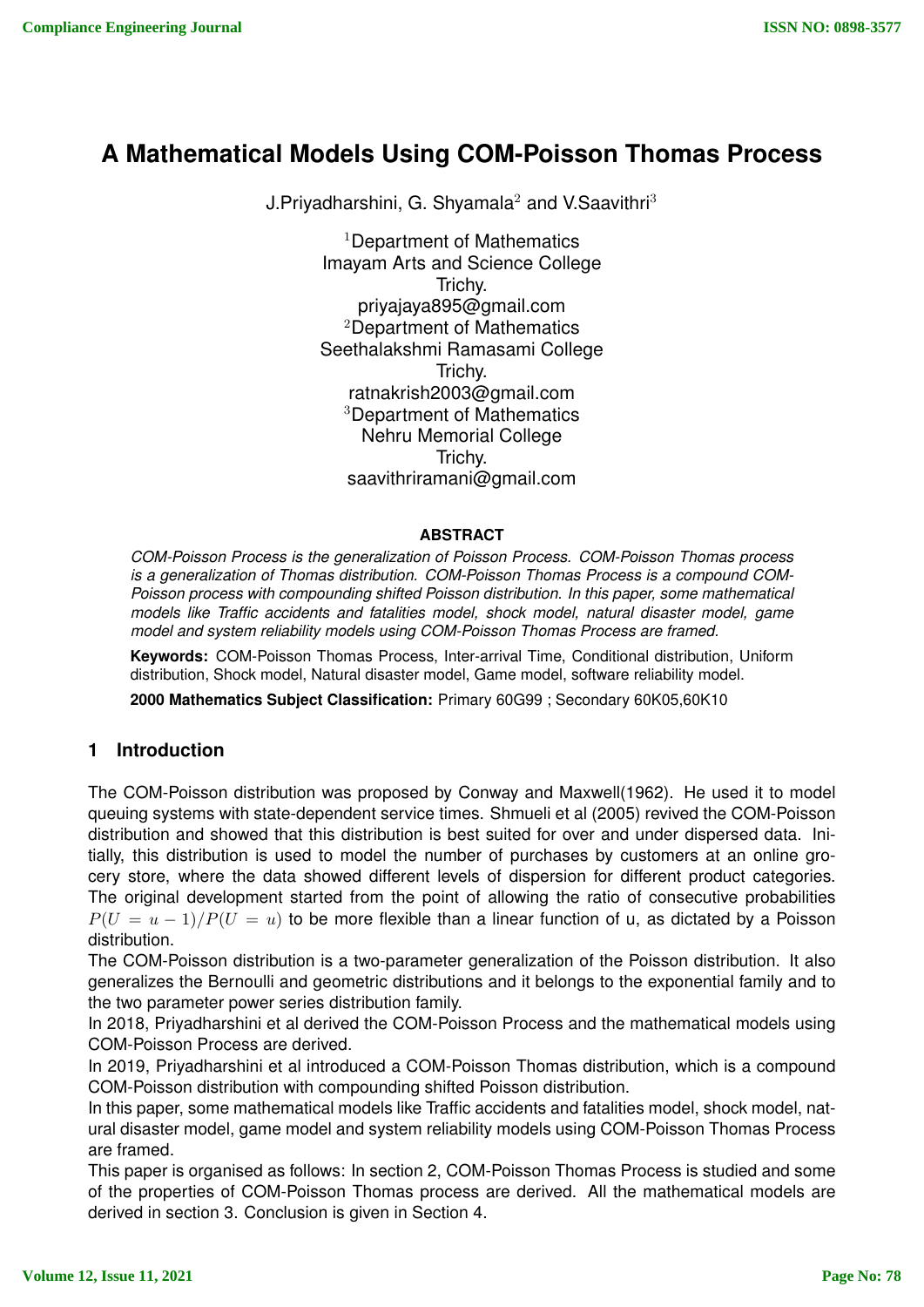# **2 COM-Poisson Thomas Process**

The COM-Poisson Thomas process is compound COM-Poisson process with compounding shifted Poisson distribution.

Then, the COM-Poisson Thomas process is derived by assuming the following.

(i) X follows shifted Poisson distribution with parameter  $\psi$ . (ie).,

$$
X \sim Shifted Poisson(\psi)
$$

(ii)  $Y(t)$  follows COM-Poisson process with parameters  $\mu$  and  $\gamma$ . (ie).,

$$
Y(t) \sim COM - Poisson(\mu, \gamma)
$$

$$
N(t) = X_1 + X_2 + \dots + X_{Y(t)}
$$

The random variable  $N(t)$  formed by compounding these two random variables X and  $Y(t)$  gives the COM-Poisson Thomas process with parameters  $\mu > 0$ ,  $\gamma \geq 0$  and  $\psi > 0$ . It is denoted by  $N(t) \sim CPTP(\mu, \gamma, \psi)$ .

# **2.1 Definition**

A counting process  $\{N(t), t \geq 0\}$  is said to be a COM-Poisson Thomas process with parameters  $\mu$ ,  $\gamma$  and  $\psi$  if

- (i) it starts at zero,  $N(0) = 0$ .
- (ii)  $N(t)$  is a process with independent increments.
- (iii) for each  $t > 0$ , the number of arrivals  $N(t)$  in any interval of length t is COM-Poisson Thomas distributed with parameters  $\mu, \gamma$  and  $\psi$

$$
P(N(t) = n) = \begin{cases} \frac{1}{Z(\mu t, \gamma)} & \text{for } n = 0\\ \frac{1}{Z(\mu t, \gamma)} \sum_{j=1}^{n} \frac{(\mu t e^{-\psi})^j (j\psi)^{n-j}}{(j!)^{\gamma} (n-j)!} & \text{for } n = 1, 2, ... \end{cases}
$$
(2.1)

## **2.2 Properties**

#### **2.2.1 Inter-arrival Time**

Let  $\{N(t), t \geq 0\}$  follows COM-Poisson Thomas Process, and let X be the random variable representing the interval between two successive occurrences of  $\{N(t), t \geq 0\}$  and let  $Pr\{X \leq x\} = G(x)$ be its distribution function.

Let us denote two successive events by  $A_i$  and  $A_{i+1}$  and assume that  $A_i$  occured at the instant  $t_i.$ Then

 $Pr\{X > x\} = Pr\{A_{i+1}$ did not occur in  $(t_i, t_{i+1})$  given that  $A_i$  occured at the instant  $t_i\}$ 

$$
= Pr{A_{i+1} \text{did not occur in } (t_i, t_{i+1})}/N(t_i) = i
$$

 $r = Pr\{\mathsf{no}\text{ occurrences takes place in an interval } (t_i, t_{i+1}) \text{ of length } x/N(t_i) = i\}$ 

$$
= Pr\{N(x) = 0/N(t_i) = i\} = p_0(x) = \frac{1}{Z(\mu x, \gamma)}, x > 0
$$

Since i is arbitrary, the interval  $X$  between any two successive occurrences becomes,

$$
G(x) = Pr\{X \le x\} = 1 - Pr\{X > x\} = 1 - \frac{1}{Z(\mu x, \gamma)}, x > 0.
$$

The density function is

$$
g(u) = G'(u) = \frac{Z_x(\mu x, \gamma)}{[Z(\mu x, \gamma)]^2}, x > 0
$$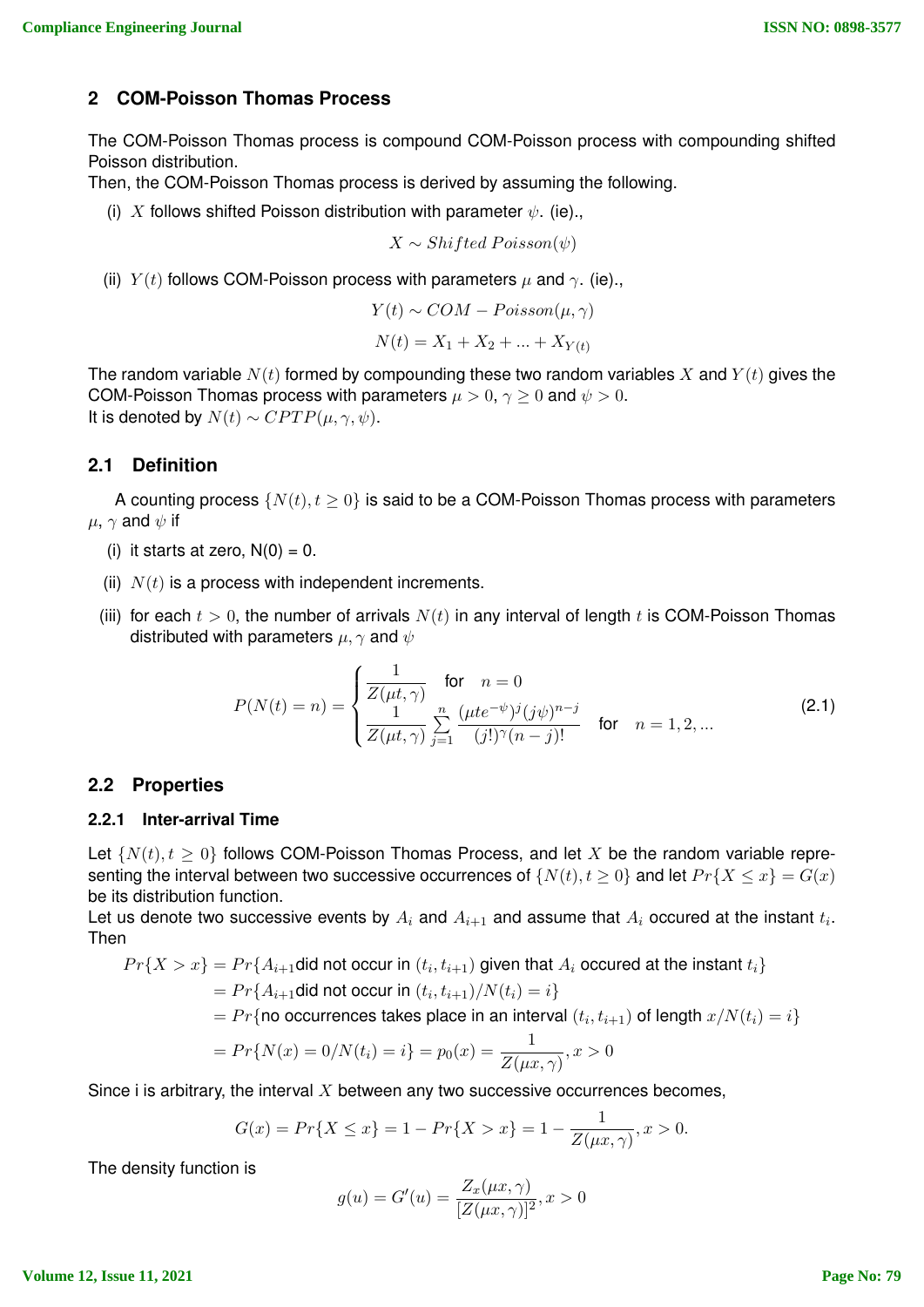### **2.2.2 Conditional distribution of the arrival times**

Assume that exactly one event of a COM-Poisson Thomas process has taken place by time t, and let us determine the distribution of the time at which the event occured. For  $s < t$ ,

$$
P\{X_1 < s/N(t) = 1\} = \frac{P\{X_1 < s, N(t) = 1\}}{P\{N(t) = 1\}}
$$
\n
$$
= \frac{P\{\text{1 event in [0,s), 0 events in [s,t)}\}}{P\{N(t) = 1\}}
$$
\n
$$
= \frac{P\{\text{1 event in [0,s)}\}P\{\text{0 events in [s,t)}\}}{P\{N(t) = 1\}}
$$
\n
$$
= \frac{\mu s e^{-\psi} - 1}{\frac{\mu t e^{-\psi}}{Z(\mu t, \gamma)}}
$$
\n
$$
= \frac{s}{t} \frac{Z(\mu t, \gamma)}{Z(\mu t, \gamma)}
$$

### **Proof of generalization**

Let  $U_1, U_2, ..., U_n$  be n random variables.  $U_{(1)}, U_{(2)}, ..., U_{(n)}$  are the order statistics corresponding to  $U_1,U_2,...,U_n$  if  $U_{(k)}$  is the  $k^{th}$  smallest value among  $U_1,U_2,...,U_n,~k=1,2,...,n.$  If the  $U_i's$  are independent identically distributed continuous random variables with probability density g, then the joint density of the order statistics  $U_{(1)},U_{(2)},...,U_{(n)}$  is given by

$$
g(U_1, U_2, ..., U_n) = n! \prod_{i=1}^{n} g(U_i), \quad U_1 < U_2 < ... < U_n
$$

The above follows since

- (i)  $U_{(1)}, U_{(2)}, ..., U_{(n)}$  will equal  $(u_1, u_2, ..., u_n)$  if  $(U_1, U_2, ..., U_n)$  is equal to any of the n! permutations of  $(u_1, u_2, ..., u_n)$  and
- (ii) the probability density that  $(U_1, U_2, ..., U_n)$  is equal to  $u_{i_1}, u_{i_2}, ..., u_{i_n}$  is  $g(u_{i_1})g(u_{i_2})...g(u_{i_n}) =$  $\prod_{i=1}^{n}$  $\prod\limits_{i=1} g(u_i)$  when  $(u_{i_1},u_{i_2},...,u_{i_n})$  is a permutation of  $(u_1,u_2,...,u_n)$

Let  $V_1, V_2, ..., V_n$  be n arrival times have the same distribution as the order statistics corresponding to n independent random variables.

To determine the conditional density function of  $V_1, V_2, ..., V_n$  given that  $N(t) = n$ . Let  $0 < t_1 < t_2 <$  $\ldots < t_{n+1} = t$  and let  $h_i$  be small enough so that  $t_i + h_i < t_{i+1}, i = 1, 2, \ldots n$ . Now,

$$
P\{t_i \le V_i \le t_i + h_i, i = 1, 2, ..., n/N(t) = n\} =
$$
\n
$$
\frac{P\{\text{ exactly 1 event in } [t_i, t_i + h_i], i = 1, 2, ..., n, \text{ no events elsewhere in } [0, t]\}}{P\{N(t) = n\}}
$$
\n
$$
= \frac{\frac{\mu h_1 e^{-\psi}}{Z(\mu h_1, \gamma)} \frac{\mu h_2 e^{-\psi}}{Z(\mu h_2, \gamma)} \dots \frac{\mu h_n e^{-\psi}}{Z(\mu h_n, \gamma)} \frac{1}{Z(\mu(t - h_1 - h_2 - ... - h_n, \gamma)}}{Z(\mu t, \gamma) \sum_{j=1}^n \frac{(\mu t e^{-\psi})^j (j\psi)^{n-j}}{(j!)^\gamma (n-j)!}}
$$
\n
$$
= \frac{\mu^n e^{-n\psi}}{\frac{1}{Z(\mu t, \gamma)} \sum_{j=1}^n \frac{(\mu t e^{-\psi})^j (j\psi)^{n-j}}{(j!)^\gamma (n-j)!}} \times \frac{Z(\mu t, \gamma)}{Z(\mu h_1, \gamma) Z(\mu h_2, \gamma) \dots Z(\mu h_n, \gamma) Z(\mu(t - h_1 - h_2 - ... - h_n, \gamma)} h_1 h_2 ... h_n}
$$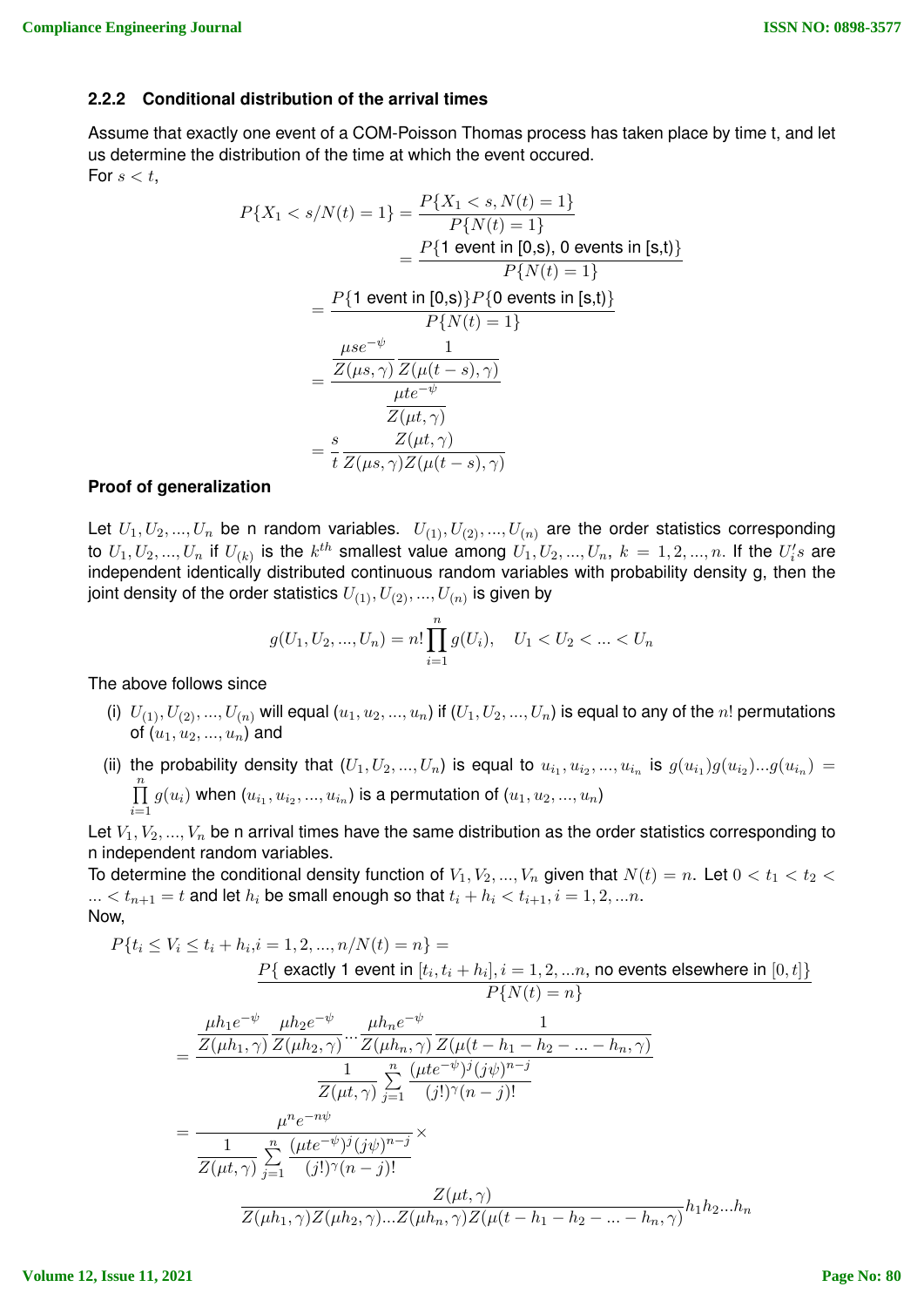**Hence** 

$$
\frac{P\{t_i \le V_i \le t_i + h_i, i = 1, ..., n/N(t) = n\}}{h_1 h_2 ... h_n} = \frac{\mu^n e^{-n\psi}}{\frac{1}{Z(\mu t, \gamma)} \sum_{j=1}^n \frac{(\mu t e^{-\psi})^j (j\psi)^{n-j}}{(j!)^\gamma (n-j)!}} \times \frac{Z(\mu t, \gamma)}{Z(\mu h_1, \gamma) ... Z(\mu h_n, \gamma) Z(\mu (t - h_1 - h_2 - ... - h_n, \gamma)}
$$

and by taking the  $h_i \to 0$ , we obtain that the conditional density of  $V_1, V_2, ..., V_n$  given that  $N(t) = n$  is

$$
g(t_1, t_2, ..., t_n) = \frac{\mu^n e^{-n\psi}}{\frac{1}{Z(\mu t, \gamma)} \sum_{j=1}^n \frac{(\mu t e^{-\psi})^j (j\psi)^{n-j}}{(j!)^{\gamma} (n-j)!}}, \quad 0 < t_1 < t_2 < ... < t_n
$$

# **3 Mathematical Models**

# **3.1 Shock Model**

#### **Assumptions**

- (i) Suppose that a device is subjected to shocks that occur in accordance with a COM-Poisson Thomas process having rate  $\displaystyle{\frac{\mu (1+\psi) Z_{\mu} (\mu t, \gamma)}{Z (\mu t, \gamma)}}.$
- (ii) The  $i^{th}$  shock gives a damage  $D_i$ . The  $D_i$ ,  $i = 1$ , are assumed to be independent and identically distributed and also to be independent of  $\{N(t), t \geq 0\}$ , where  $N(t)$  denotes the number of shocks in  $[0, t]$ .
- (iii) The damage due to a shock is assumed to decrease exponentially in time. That is, if a shock has an initial damage  $D,$  then a time  $t$  later its damage is  $De^{-at}.$
- (iv) Assume that the damages are additive, the damage at time  $t$ ,  $D(t)$  can be expressed as

$$
D(t) = \sum_{i=1}^{N(t)} D_i e^{-a(t - v_i)}
$$

where  $v_i$  represent the arrival time of the  $i^{th}$  shock.

To determine  $E[D(t)]$  as follows:

$$
E[D(t)/N(t) = n] = E\left[\sum_{i=1}^{N(t)} D_i e^{-a(t-v_i)}/N(t) = n\right]
$$

$$
= E\left[\sum_{i=1}^{n} D_i e^{-a(t-v_i)}/N(t) = n\right]
$$

$$
= \sum_{i=1}^{n} E\left[D_i e^{-a(t-v_i)}/N(t) = n\right]
$$

$$
= \sum_{i=1}^{n} E[D_i/N(t) = n] E\left[e^{-a(t-v_i)}/N(t) = n\right]
$$

$$
= E[D] \sum_{i=1}^{n} E\left[e^{-a(t-v_i)}/N(t) = n\right]
$$

$$
= E[D] e^{-at} E\left[\sum_{i=1}^{n} e^{av_i}/N(t) = n\right]
$$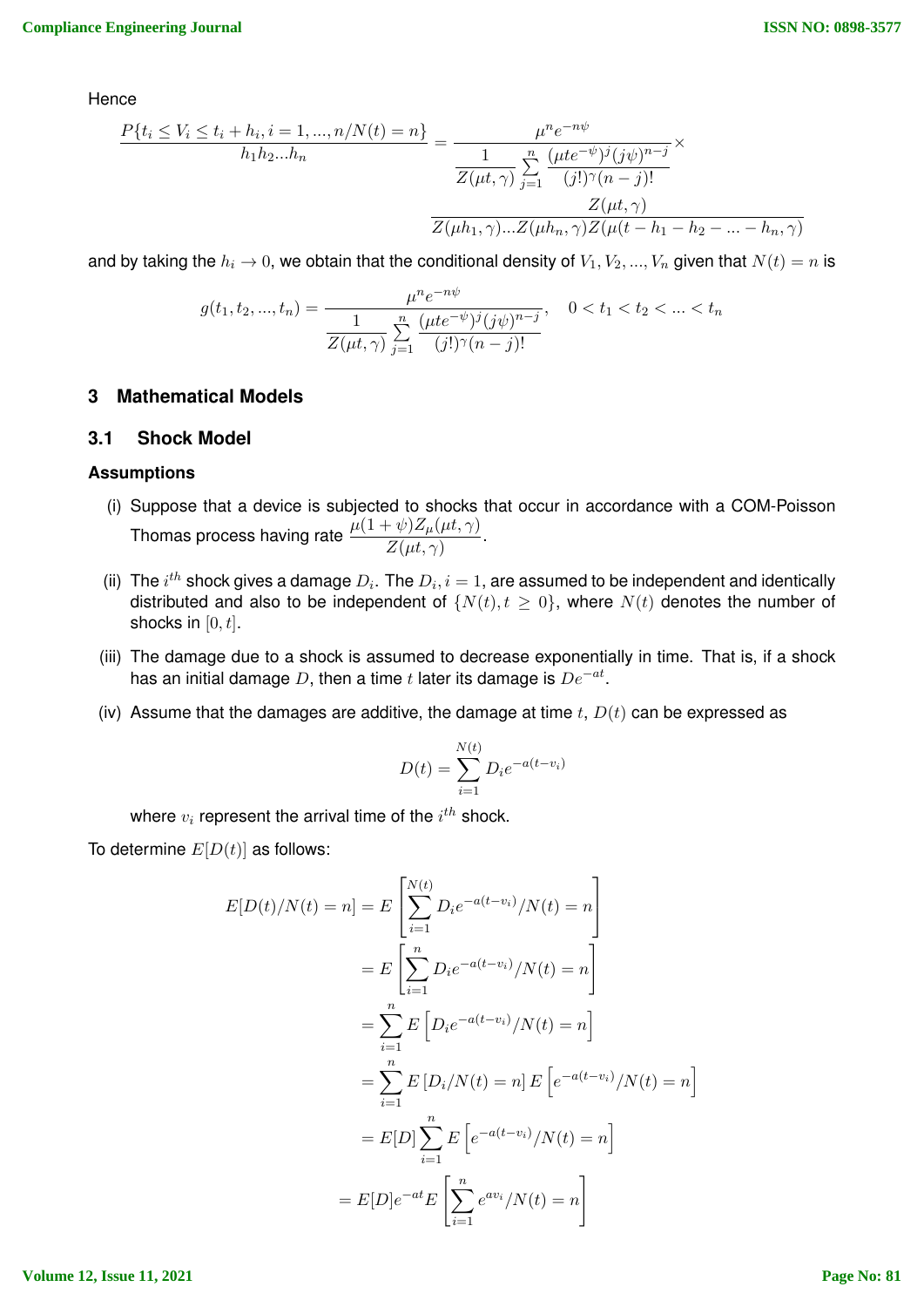Taking  $U_1, ..., U_n$  be independent and identically distributed random variables, then

$$
E\left[\sum_{i=1}^{n} e^{av_i}/N(t) = n\right] = E\left[\sum_{i=1}^{n} e^{aU_{(i)}}\right]
$$

$$
= E\left[\sum_{i=1}^{n} e^{aU_i}\right] = \frac{n}{t} \int_{0}^{t} e^{ax} dx = \frac{n}{at} (e^{at} - 1)
$$
Hence, 
$$
E\left[D(t)/N(t) = n\right] = \frac{E[N(t)]}{at} (1 - e^{-at}) E[D]
$$

$$
E\left[D(t)\right] = \frac{\mu(1 + \psi)Z_{\mu}(\mu t, \gamma)E[D]}{atZ(\mu t, \gamma)} (1 - e^{-at})
$$

# **3.2 Natural Disaster Model**

#### **Assumptions**

- (i) Assume that the occurrences of natural disasters follow a COM-Poisson Thomas process with parameters  $\mu$ ,  $\gamma$  and  $\psi$ .
- (ii) Suppose that the time it takes to recover and rebuild after the  $n^{th}$  disaster is  $X_n$ , assume that  $X_1, X_2, ...$  are independent random variables having common distribution functions  $G(x) =$  $P(X \leq x)$ .
- (iii) Let  $Y_k$  is time to receive the  $k^{th}$  disaster.
- (iv) There are  $N_T$  disasters up to time T.

The probability that everything is back to normal at time T is,

$$
P\left(\max_{1\leq i\leq N_T} \{Y_i + X_i\} < T\right) = \sum_{n=0}^{\infty} P\left(\max_{1\leq i\leq N_T} \{Y_i + X_i\} < T \mid N_T = n\right) P(N_T = n)
$$
\n
$$
= \sum_{n=0}^{\infty} P\left(\max_{1\leq i\leq N_T} \{Y_i + X_i\} < T \mid N_T = n\right) \times
$$
\n
$$
\frac{1}{Z(\mu t, \gamma)} \sum_{j=1}^n \frac{(\mu T e^{-\psi})^j (j\psi)^{n-j}}{(j!)^\gamma (n-j)!}
$$
\n
$$
= \sum_{n=0}^{\infty} P\left(Y_1 + X_1 < T, ..., Y_n + X_n < T \mid N_T = n\right) \times
$$
\n
$$
\frac{1}{Z(\mu T, \gamma)} \sum_{j=1}^n \frac{(\mu T e^{-\psi})^j (j\psi)^{n-j}}{(j!)^\gamma (n-j)!}
$$
\n
$$
= \sum_{n=0}^{\infty} n! P\left(U_1 + X_1 < T, ..., U_n + X_n < T\right) \frac{1}{Z(\mu T, \gamma)} \sum_{j=1}^n \frac{(\mu T e^{-\psi})^j (j\psi)^{n-j}}{(j!)^\gamma (n-j)!}
$$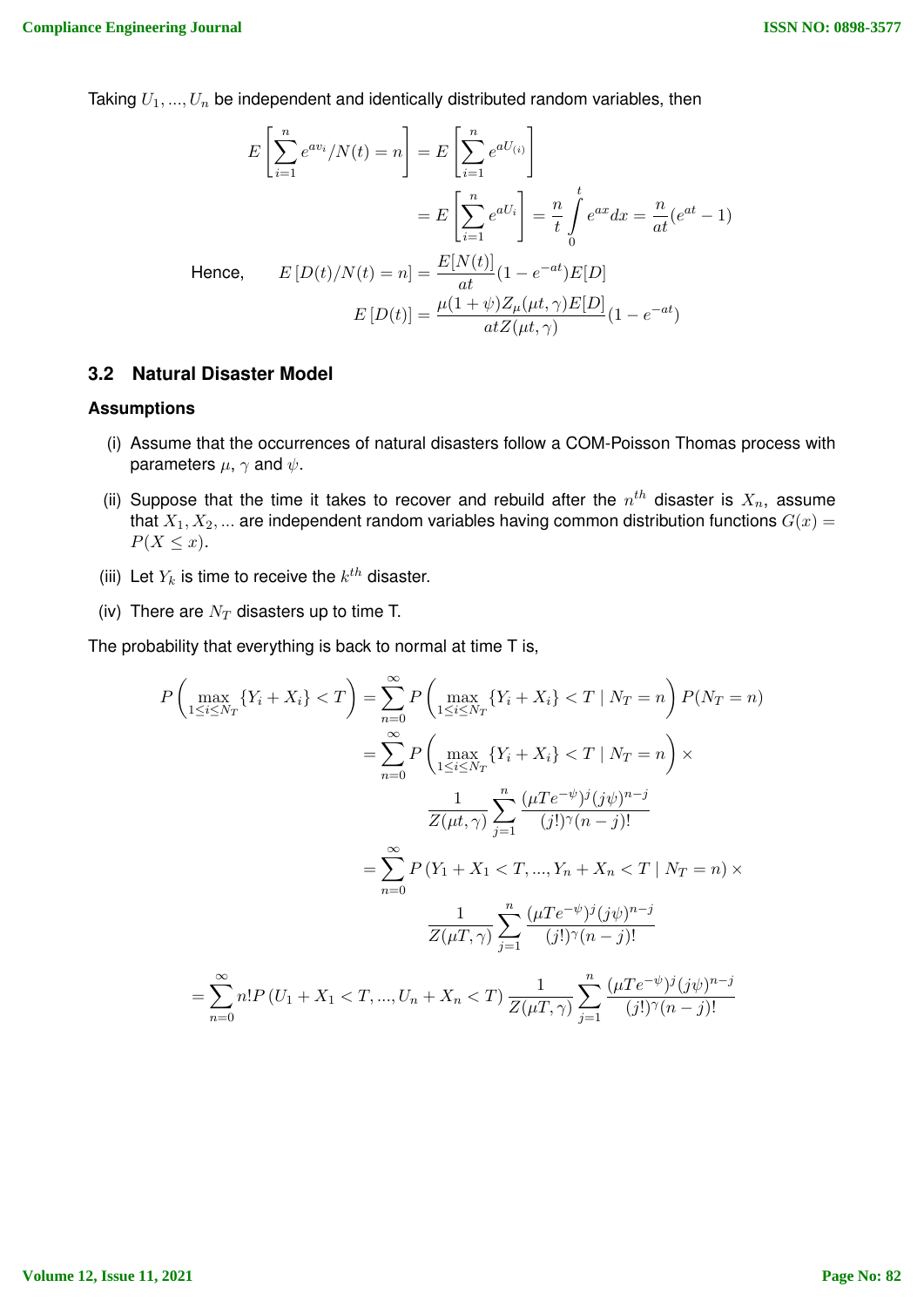where  $U_1, U_2, ..., U_n$  are independent and identically distributed on (0,T]

$$
P\left(\max_{1\leq i\leq N_T} \{Y_i + X_i\} < T\right) = \sum_{n=0}^{\infty} n! \left[P\left(U_1 + X_1 < T\right)\right]^n \frac{1}{Z(\mu t, \gamma)} \sum_{j=1}^n \frac{(\mu T e^{-\psi})^j (j\psi)^{n-j}}{(j!)^{\gamma}(n-j)!}
$$
\n
$$
= \sum_{n=0}^{\infty} n! \left[\int_0^T P\left(U_1 + X_1 < T \mid U_1 = u\right) \frac{1}{T} du\right]^n \times
$$
\n
$$
\frac{1}{Z(\mu T, \gamma)} \sum_{j=1}^n \frac{(\mu T e^{-\psi})^j (j\psi)^{n-j}}{(j!)^{\gamma}(n-j)!}
$$
\n
$$
= \sum_{n=0}^{\infty} \left[\int_0^T P\left(X_1 < T - u \mid U_1 = u\right) \frac{1}{T} du\right]^n \times
$$
\n
$$
\frac{1}{Z(\mu T, \gamma)} \sum_{j=1}^n \frac{(\mu T e^{-\psi})^j (j\psi)^{n-j}}{(j!)^{\gamma}(n-j)!}
$$
\n
$$
= \sum_{n=0}^{\infty} \left[\int_0^T P\left(X_1 < T - u\right) \frac{1}{T} du\right]^n \frac{1}{Z(\mu T, \gamma)} \sum_{j=1}^n \frac{(\mu T e^{-\psi})^j (j\psi)^{n-j}}{(j!)^{\gamma}(n-j)!}
$$
\n
$$
= \sum_{n=0}^{\infty} \left[\frac{1}{T} \int_0^T G\left(T - u\right) du\right]^n \frac{1}{Z(\mu T, \gamma)} \sum_{j=1}^n \frac{(\mu T e^{-\psi})^j (j\psi)^{n-j}}{(j!)^{\gamma}(n-j)!}
$$
\n
$$
= \frac{1}{Z(\mu T, \gamma)} \sum_{n=0}^{\infty} \left[\mu \int_0^T G\left(z\right) dz\right]^n \sum_{j=1}^n \frac{(\mu T e^{-\psi})^j (j\psi)^{n-j}}{(j!)^{\gamma}(n-j)!}
$$

The average time to recover and rebuild from the natural disaster before T is  $E\left[\max\limits_{1\leq i\leq N_T}\{Y_i+X_i\}\right]$ Suppose  $t \geq T$ ,

$$
P\left(\max_{1 \le i \le N_T} \{Y_i + X_i\} < t\right) = \sum_{n=0}^{\infty} P\left(\max_{1 \le i \le N_T} \{Y_i + X_i\} < t \mid N_T = n\right) P(N_T = n)
$$
\n
$$
= \frac{1}{Z(\mu T, \gamma)} \sum_{n=0}^{\infty} \left[\mu \int_{t-T}^{t} G(z) \, dz\right]^n \sum_{j=1}^n \frac{(\mu T e^{-\psi})^j (j\psi)^{n-j}}{(j!)^{\gamma}(n-j)!}
$$

Clearly,  $P\left(\max_{1\leq i\leq N_T}\{Y_i+X_i\} for  $t< T$$ 

$$
E\left[\max_{1\leq i\leq N_T} \{Y_i + X_i\}\right] = \int_0^\infty P\left(\max_{1\leq i\leq N_T} \{Y_i + X_i\} > t\right) dt
$$
  

$$
= T + \int_T^\infty P\left(\max_{1\leq i\leq N_T} \{Y_i + X_i\} > t\right) dt
$$
  

$$
= T + \int_T^\infty \left(1 - \frac{1}{Z(\mu T, \gamma)} \sum_{n=0}^\infty \left[\mu \int_{t-T}^t G(z) dz\right]^n \sum_{j=1}^n \frac{(\mu T e^{-\psi})^j (j\psi)^{n-j}}{(j!)^\gamma (n-j)!}\right) dt
$$

This can also be used as a model for insurance claims.  $Y_k$  is the time for the insurance company to receive the  $k^{th}$  claim and  $X_k$  is the time the insurance company takes to settle the claim.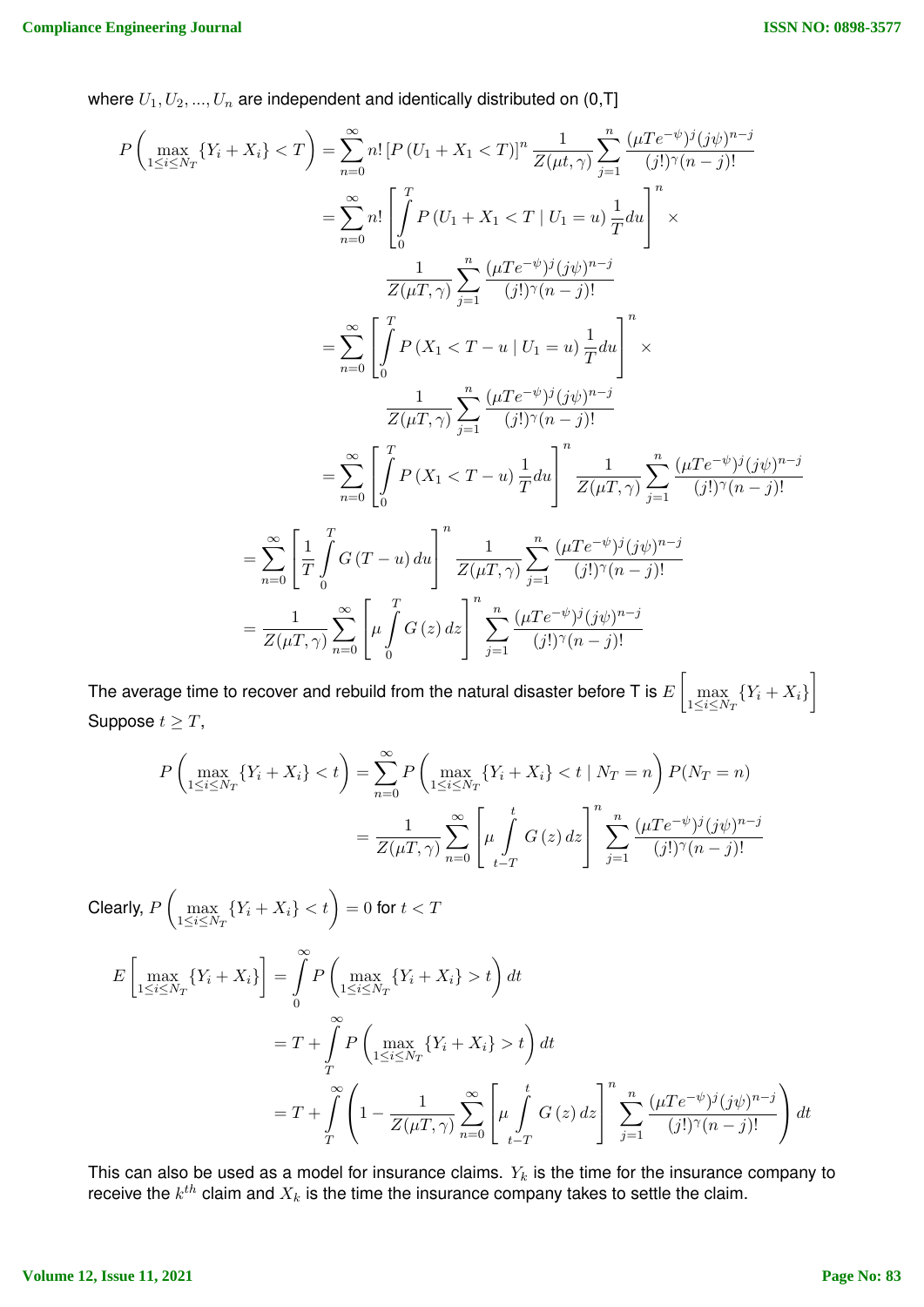# **3.3 Game Model**

### **Assumptions**

- (i) Suppose team A and team B are engaging in a sport competition.
- (ii) The points scored by team A follows a COM-Poisson Thomas process  $X_t$  with parameters  $\lambda$ ,  $\gamma_1$  and  $\psi_1$  and the points scored by team B follows a COM-Poisson Thomas process  $Y_t$  with parameters  $\mu$ ,  $\gamma_2$  and  $\psi_2$ .
- (iii) Assume that the points scored by team A and the points scored by team B are independent. (ie).,  $X_t$  and  $Y_t$  are independent.
- (iv) Let T be the duration of the competition.

The probability of game ties is

$$
P(\text{Game ties}) = P(X_T = Y_T) = \sum_{k=1}^{\infty} P(X_T = k, Y_T = k)
$$
  
= 
$$
\frac{1}{Z(\lambda t, \gamma_1)Z(\mu t, \gamma_2)} \sum_{k=0}^{\infty} \left[ \sum_{j=1}^{k} \frac{(\lambda t e^{-\psi_1})^j (j\psi_1)^{k-j}}{(j!)^{\gamma_1} (k-j)!} \times \frac{k}{\sum_{j=1}^{k} \frac{(\mu t e^{-\psi_2})^j (j\psi_2)^{k-j}}{(j!)^{\gamma_2} (k-j)!}} \right]
$$

The probability of A wins is

$$
P(\mathbf{A wins}) = P(X_T > Y_T) = \sum_{k=0}^{\infty} \sum_{l=0}^{\infty} P(X_T = k + l, Y_T = k)
$$
  
= 
$$
\frac{1}{Z(\lambda t, \gamma_1)Z(\mu t, \gamma_2)} \sum_{k=0}^{\infty} \sum_{l=0}^{\infty} \left[ \sum_{j=1}^{k+l} \frac{(\lambda t e^{-\psi_1})^j (j\psi_1)^{k+l-j}}{(j!)^{\gamma_1} (k+l-j)!} \times \frac{k}{j!} \frac{(\mu t e^{-\psi_2})^j (j\psi_2)^{k-j}}{(j!)^{\gamma_2} (k-j)!} \right]
$$

The probability of B wins is

$$
P(\mathbf{B wins}) = P(Y_T > X_T) = \sum_{k=0}^{\infty} \sum_{l=0}^{\infty} P(Y_T = k + l, X_T = k)
$$
  
= 
$$
\frac{1}{Z(\lambda t, \gamma_1)Z(\mu t, \gamma_2)} \sum_{k=0}^{\infty} \sum_{l=0}^{\infty} \left[ \sum_{j=1}^{k} \frac{(\lambda t e^{-\psi_1})^j (j\psi_1)^{k-j}}{(j!)^{\gamma_1} (k-j)!} \right]
$$
  

$$
\sum_{j=1}^{k+l} \frac{(\mu t e^{-\psi_2})^j (j\psi_2)^{k+l-j}}{(j!)^{\gamma_2} (k+l-j)!}
$$

### **3.4 System reliability model using shock model approach**

All the assumptions are same as in chapter 2. The release time of the system is

$$
W = X_0 + \sum_{i=1}^{N(t)} (X_i + Y_i)
$$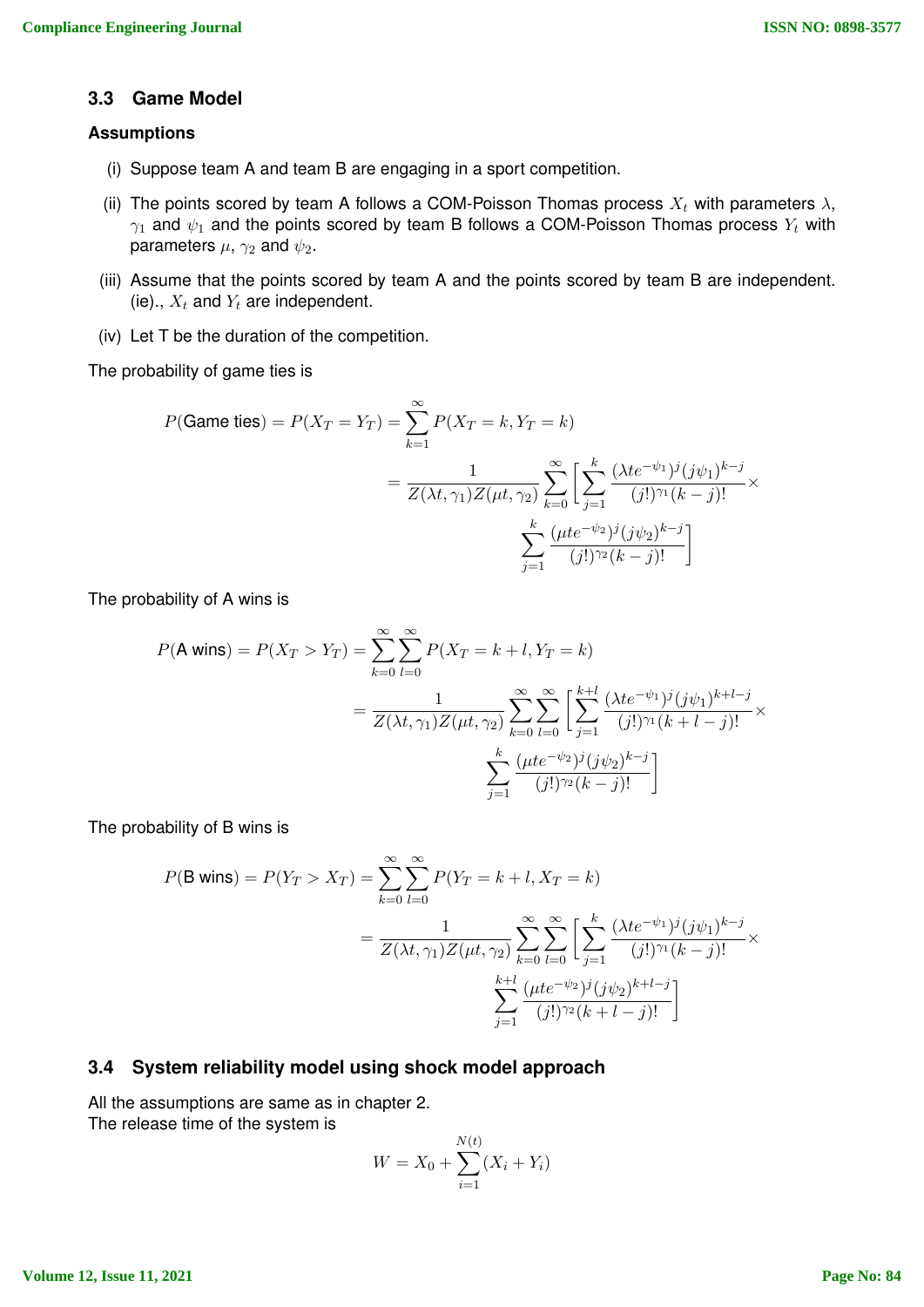where  $X<sub>o</sub>$  is test phase time before the first fault direction. The expected release time of the system is

$$
E(W) = \mu_1 P(N(t) = 0) + \left[ (\mu_1 + \mu_2) + \left( \frac{\mu_1}{a} + \frac{\mu_2}{b} \right) + \left( \frac{\mu_1}{a^2} + \frac{\mu_2}{b^2} \right) + \dots + \left( \frac{\mu_1}{a^{k-1}} + \frac{\mu_2}{b^{k-1}} \right) \right] P(N(t) = k)
$$

### **Model 1**

Let the test phase time of the system  $X_1$  follows exponential distribution with parameter A, the fault removal time  $Y_1$  follows exponential distribution with parameter  $B$  and the number of faults detections  $N(t)$  follows COM-Poisson Thomas process with parameters  $\mu, \gamma, \psi$  where

$$
E(X_1) = \frac{1}{A}, A > 0
$$

$$
E(Y_1) = \frac{1}{B}, B > 0
$$

$$
E[N(t)] = \frac{\mu(1+\psi)Z_\mu(\mu t, \gamma)}{Z(\mu t, \gamma)}
$$

Then

$$
E(W) = \frac{1}{A} \frac{1}{Z(\mu t, \gamma)} + \left[ \frac{1}{Z(\mu t, \gamma)} \sum_{j=1}^{k} \frac{\mu^{j} t^{j} e^{-j\psi} (j\psi)^{k-j}}{(j!)^{\gamma} (k-j)!} \right] \left\{ \sum_{i=1}^{k} \left( \frac{1}{Aa^{i-1}} + \frac{1}{Bb^{i-1}} \right) \right\}, k = 0, 1, 2, \dots
$$

# **Model 2**

Let the testing phase of the system  $X_1$  follows exponential distribution with parameter A, the fault removal time  $Y_1$  follows Weibull distribution with parameter B,  $\beta$  and the number of faults detections  $N(t)$  follows COM-Poisson Thomas process with parameters  $\mu, \gamma, \psi$ . where

$$
E(X_1) = \frac{1}{A}, A > 0
$$

$$
E(Y_1) = \frac{1}{B}, B > 0
$$

$$
E[N(t)] = \frac{\mu(1+\psi)Z_\mu(\mu t, \gamma)}{Z(\mu t, \gamma)}
$$

Then

$$
E(W) = \frac{1}{AZ(\mu t, \gamma)} + \left[\sum_{i=1}^k \left(\frac{1}{Aa^{i-1}} + \frac{B\Gamma\left(\frac{1}{\beta} + 1\right)}{b^{i-1}}\right)\right] \left[\frac{1}{Z(\mu t, \gamma)} \sum_{j=1}^k \frac{\mu^j t^j e^{-j\psi}(j\psi)^{k-j}}{(j!)^{\gamma}(k-j)!}\right],
$$
  

$$
k = 0, 1, 2, ...
$$

## **Model 3**

Let the testing phase of the system  $X_1$  follows Weibull distribution with parameter  $A, \alpha$ , the fault removal time  $Y_1$  follows exponential distribution with parameter  $B, \beta$  and the number of faults detections N follows COM-Poisson Thomas process with parameter  $\mu, \gamma$  and  $\psi$ . where

 $E(X_1) = A\Gamma\left(\frac{1}{2}\right)$  $\left(\frac{1}{\alpha}+1\right)$ ,  $A>0$  $E(Y_1) = \frac{1}{B}, B > 0$  $E[N(t)] = \frac{\mu(1+\psi)Z_{\mu}(\mu t,\gamma)}{Z(\mu t,\gamma)}$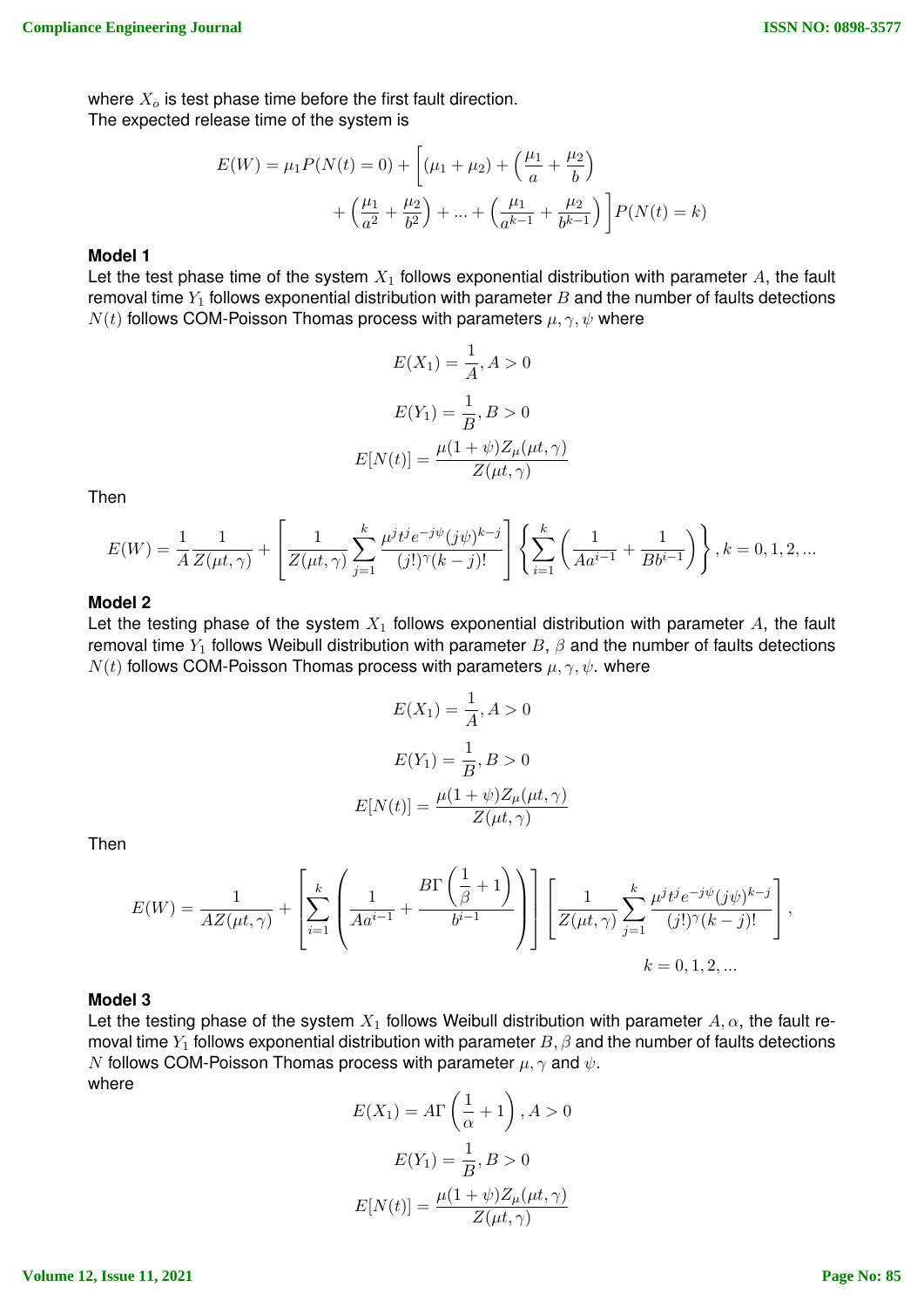Then

$$
E(W) = A\Gamma\left(\frac{1}{\alpha} + 1\right)\frac{1}{Z(\mu t, \gamma)} + \left[\sum_{i=1}^{k} \left(\frac{A\Gamma\left(\frac{1}{\alpha} + 1\right)}{a^{i-1}} + \frac{1}{Bb^{i-1}}\right)\right] \left[\frac{1}{Z(\mu t, \gamma)} \sum_{j=1}^{k} \frac{\mu^{j} t^{j} e^{-j\psi}(j\psi)^{k-j}}{(j!)^{\gamma}(k-j)!}\right]
$$

# **Model 4**

Let the test phase of the system  $X_1$  follows Weibull distribution with parameter  $A, \alpha$ , the fault removal time  $Y_1$  follows Weibull distribution with parameter  $B, \beta$  and the number of faults detections N follows COM-Poisson Thomas process with parameters  $\mu, \gamma$  and  $\psi$ . where

$$
E(X_1) = A\Gamma\left(\frac{1}{\alpha} + 1\right), A > 0
$$

$$
E(Y_1) = \frac{1}{B}, B > 0
$$

$$
E[N(t)] = \frac{\mu(1 + \psi)Z_\mu(\mu t, \gamma)}{Z(\mu t, \gamma)}
$$

Then

$$
E(W) = A\Gamma\left(\frac{1}{\alpha} + 1\right) \frac{1}{Z(\mu t, \gamma)} + \left[\sum_{i=1}^{k} \left(\frac{A\Gamma\left(\frac{1}{\alpha} + 1\right)}{a^{i-1}} + \frac{B\Gamma\left(\frac{1}{\beta} + 1\right)}{b^{i-1}}\right)\right] \times \left[\frac{1}{Z(\mu t, \gamma)} \sum_{j=1}^{k} \frac{\mu^{j} t^{j} e^{-j\psi} (j\psi)^{k-j}}{(j!)^{\gamma} (k-j)!}\right]
$$

### **Expected Total Cost Cost Model 1**

Let the test phase time  $X_1$  follows exponential distribution with parameter A. Then

$$
E(X_1) = \frac{1}{A}, A > 0
$$
  
\n
$$
E_1(TC) = C_1 \sum_{i=1}^{k} \frac{1}{Aa^{i-1}} \left[ \frac{1}{Z(\mu t, \gamma)} \sum_{j=1}^{k} \frac{\mu^j t^j e^{-j\psi} (j\psi)^{k-j}}{(j!)^{\gamma} (k-j)!} \right]
$$

Let the fault removal time  $Y_1$  follows exponential distribution with parameter  $B$ . Then

$$
E(Y_1) = \frac{1}{B}, B > 0
$$
  
\n
$$
E_2(TC) = C_2 \sum_{i=1}^k \frac{1}{Bb^{i-1}} \left[ \frac{1}{Z(\mu t, \gamma)} \frac{1}{Z(\mu t, \gamma)} \sum_{j=1}^k \frac{\mu^j t^j e^{-j\psi} (j\psi)^{k-j}}{(j!)^{\gamma} (k-j)!} \right]
$$

Then the expected total cost is,

$$
E(TC) = C_1 \sum_{i=1}^{k} \frac{1}{Aa^{i-1}} \left[ \frac{1}{Z(\mu t, \gamma)} \frac{1}{Z(\mu t, \gamma)} \sum_{j=1}^{k} \frac{\mu^{j} t^{j} e^{-j\psi} (j\psi)^{k-j}}{(j!)^{\gamma} (k-j)!} \right] + C_2 \sum_{i=1}^{k} \frac{1}{Bb^{i-1}} \left[ \frac{1}{Z(\mu t, \gamma)} \sum_{j=1}^{k} \frac{\mu^{j} t^{j} e^{-j\psi} (j\psi)^{k-j}}{(j!)^{\gamma} (k-j)!} \right] + C_3 (1 + ct) e^{-ct} M
$$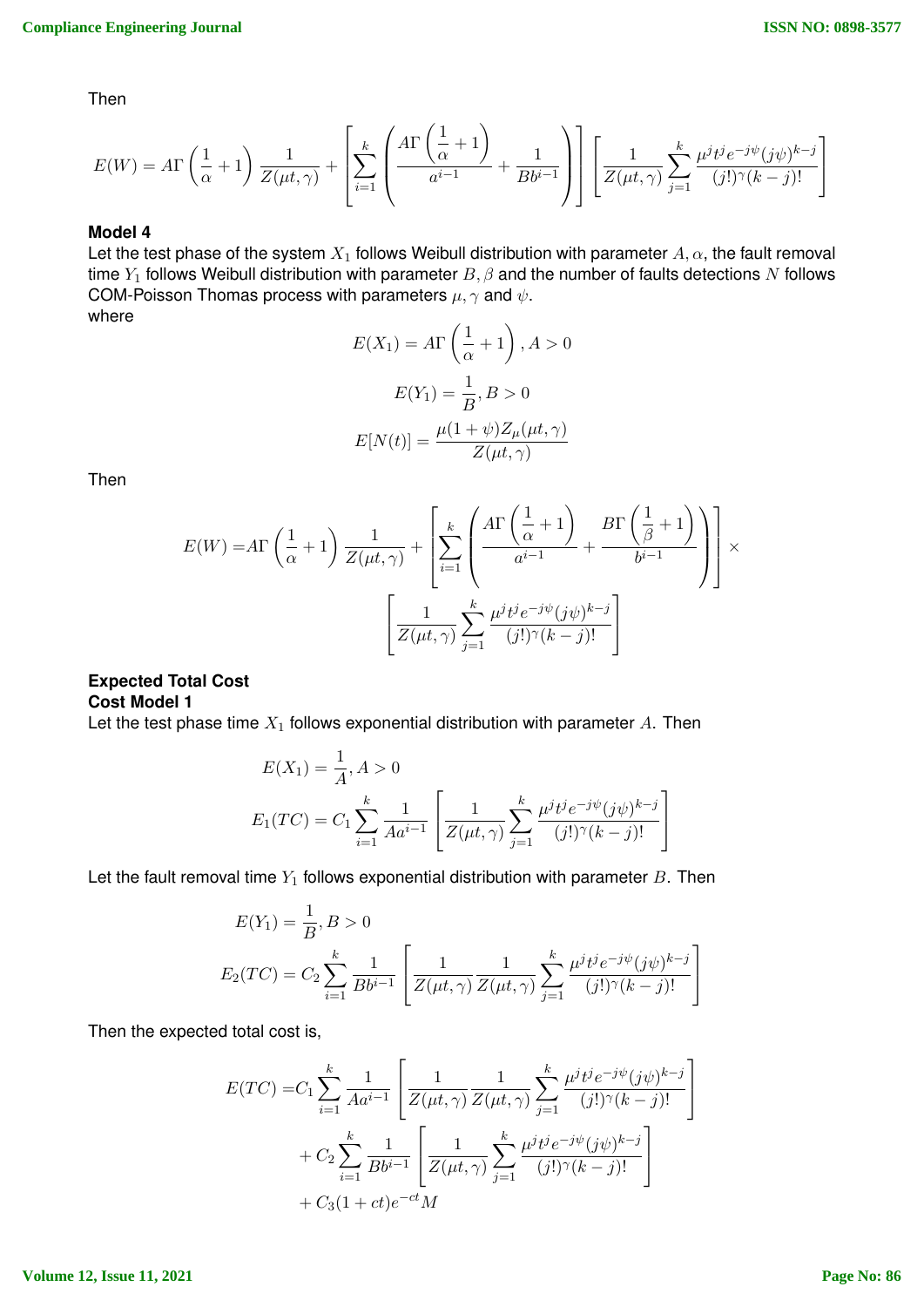## **Cost Model 2**

Let the test phase time  $X_1$  follows exponential distribution with parameter  $A$ . Then

$$
E(X_1) = \frac{1}{A}, A > 0
$$
  
\n
$$
E_1(TC) = C_1 \sum_{i=1}^k \frac{1}{Aa^{i-1}} \left[ \frac{1}{Z(\mu t, \gamma)} \sum_{j=1}^k \frac{\mu^j t^j e^{-j\psi} (j\psi)^{k-j}}{(j!)^{\gamma} (k-j)!} \right]
$$

Let the fault removal time  $Y_1$  follows Weibull distribution with parameter  $B, \beta$ . Then

$$
E(Y_1) = B\Gamma\left(\frac{1}{\beta} + 1\right), B > 0
$$
  

$$
E_2(TC) = C_2 \sum_{i=1}^k \left(\frac{B\Gamma\left(\frac{1}{\beta} + 1\right)}{b^{i-1}}\right) \left[\frac{1}{Z(\mu t, \gamma)} \sum_{j=1}^k \frac{\mu^j t^j e^{-j\psi}(j\psi)^{k-j}}{(j!)^{\gamma}(k-j)!}\right]
$$

Then the expected total cost is,

$$
E(TC) = C_1 \sum_{i=1}^{k} \frac{1}{Aa^{i-1}} \left[ \frac{1}{Z(\mu t, \gamma)} \sum_{j=1}^{k} \frac{\mu^{j} t^{j} e^{-j\psi} (j\psi)^{k-j}}{(j!)^{\gamma} (k-j)!} \right] + C_2 \sum_{i=1}^{k} \left( \frac{B\Gamma\left(\frac{1}{\beta} + 1\right)}{b^{i-1}} \right) \left[ \frac{1}{Z(\mu t, \gamma)} \sum_{j=1}^{k} \frac{\mu^{j} t^{j} e^{-j\psi} (j\psi)^{k-j}}{(j!)^{\gamma} (k-j)!} \right] + C_3 (1 + ct) e^{-ct} M
$$

# **Cost Model 3**

Let the test phase time  $X_1$  follows exponential distribution with parameter  $A, \alpha$ . Then

$$
E(X_1) = A\Gamma\left(\frac{1}{\alpha} + 1\right), A > 0;
$$
  

$$
E_1(TC) = C_1 \sum_{i=1}^k \left(\frac{A\Gamma\left(\frac{1}{\alpha} + 1\right)}{a^{i-1}}\right) \left[\frac{1}{Z(\mu t, \gamma)} \sum_{j=1}^k \frac{\mu^j t^j e^{-j\psi}(j\psi)^{k-j}}{(j!)^{\gamma}(k-j)!}\right]
$$

Let the fault removal time  $Y_1$  follows exponential distribution with parameter  $B$ . Then

$$
E(Y_1) = \frac{1}{B}, B > 0
$$
  
\n
$$
E_2(TC) = C_2 \sum_{i=1}^k \left(\frac{1}{Bb^{i-1}}\right) \left[\frac{1}{Z(\mu t, \gamma)} \sum_{j=1}^k \frac{\mu^j t^j e^{-j\psi} (j\psi)^{k-j}}{(j!)^{\gamma} (k-j)!}\right]
$$

Then the expected total cost is,

$$
E(TC) = C_1 \sum_{i=1}^{k} \left( \frac{A\Gamma\left(\frac{1}{\alpha} + 1\right)}{a^{i-1}} \right) \left[ \frac{1}{Z(\mu t, \gamma)} \sum_{j=1}^{k} \frac{\mu^{j} t^{j} e^{-j\psi} (j\psi)^{k-j}}{(j!)^{\gamma} (k-j)!} \right] + C_2 \sum_{i=1}^{k} \left( \frac{1}{Bb^{i-1}} \right) \left[ \frac{1}{Z(\mu t, \gamma)} \sum_{j=1}^{k} \frac{\mu^{j} t^{j} e^{-j\psi} (j\psi)^{k-j}}{(j!)^{\gamma} (k-j)!} \right] + C_3 (1 + ct) e^{-ct} M
$$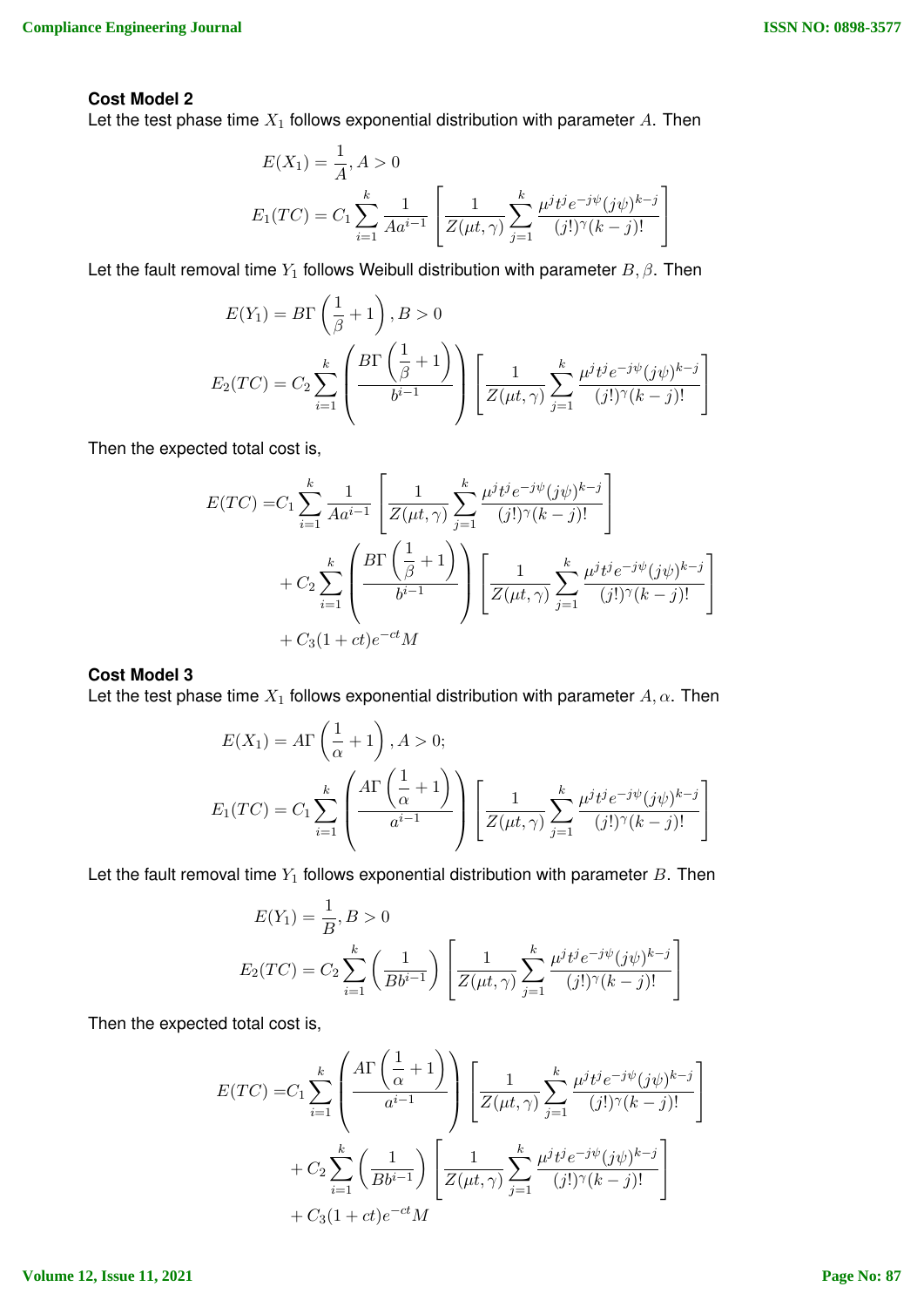#### **Cost Model 4**

Let the test phase time  $X_1$  follows Weibull distribution with parameter  $A, \alpha$ . Then

$$
E(X_1) = A\Gamma\left(\frac{1}{\alpha} + 1\right), A > 0;
$$
  

$$
E_1(TC) = C_1 \sum_{i=1}^k \left(\frac{A\Gamma\left(\frac{1}{\alpha} + 1\right)}{a^{i-1}}\right) \left[\frac{1}{Z(\mu t, \gamma)} \sum_{j=1}^k \frac{\mu^j t^j e^{-j\psi}(j\psi)^{k-j}}{(j!)^{\gamma}(k-j)!}\right]
$$

Let the fault removal time  $Y_1$  follows Weibull distribution with parameter  $B, \beta$ . Then

$$
E(Y_1) = B\Gamma\left(\frac{1}{\beta} + 1\right), B > 0
$$
  

$$
E_2(TC) = C_2 \sum_{i=1}^k \left(\frac{B\Gamma\left(\frac{1}{\beta} + 1\right)}{b^{i-1}}\right) \left[\frac{1}{Z(\mu t, \gamma)} \sum_{j=1}^k \frac{\mu^j t^j e^{-j\psi}(j\psi)^{k-j}}{(j!)^{\gamma}(k-j)!}\right]
$$

Then the expected total cost is,

$$
E(TC) = C_1 \sum_{i=1}^k \left( \frac{A\Gamma\left(\frac{1}{\alpha}+1\right)}{a^{i-1}} \right) \left[ \frac{1}{Z(\mu t, \gamma)} \sum_{j=1}^k \frac{\mu^j t^j e^{-j\psi} (j\psi)^{k-j}}{(j!)^{\gamma} (k-j)!} \right] + C_2 \sum_{i=1}^k \left( \frac{B\Gamma\left(\frac{1}{\beta}+1\right)}{b^{i-1}} \right) \left[ \frac{1}{Z(\mu t, \gamma)} \sum_{j=1}^k \frac{\mu^j t^j e^{-j\psi} (j\psi)^{k-j}}{(j!)^{\gamma} (k-j)!} \right] + C_3 (1+ct) e^{-ct} M
$$

### **4 Conclusion**

In this paper, COM-Poisson Thomas process is studied and its properties are discussed. Traffic accidents and fatalities model, shock model, natural disaster model, game model and system reliability models are framed.

## **References**

- [1] CONWAY R.W, AND W.L. MAXWELL (1962): A queuing model with state dependent service rates, Journal of Industrial Engineering, 12, 132-136.
- [2] JOHNSON N.L, KOTZ S AND KEMP A.W (2005): Univariate Discrete Distributions, 3rd edition, Wiley Series in Probability and Mathematical Sciences.
- [3] KUNG-KUEN TSE (2014) : Some applications of the Poisson process, Applied Mathematics, 5, 3011-3017.
- [4] MEDHI J (2002): Stochastic Processes, 2nd edition, New Age International (P) Ltd., Publishers.
- [5] MINKOVA L.D (2002): A Generalization of the Classical Discrete Distributions, Commun. Statist - Theory and Methods, 31 (6), 871-888.
- [6] POLYA G (1930): Sur quelques points de la théorie des probabilities, Annales de l'Institut H. Poincre, 1, 117-161. [6.2.4,9.7].